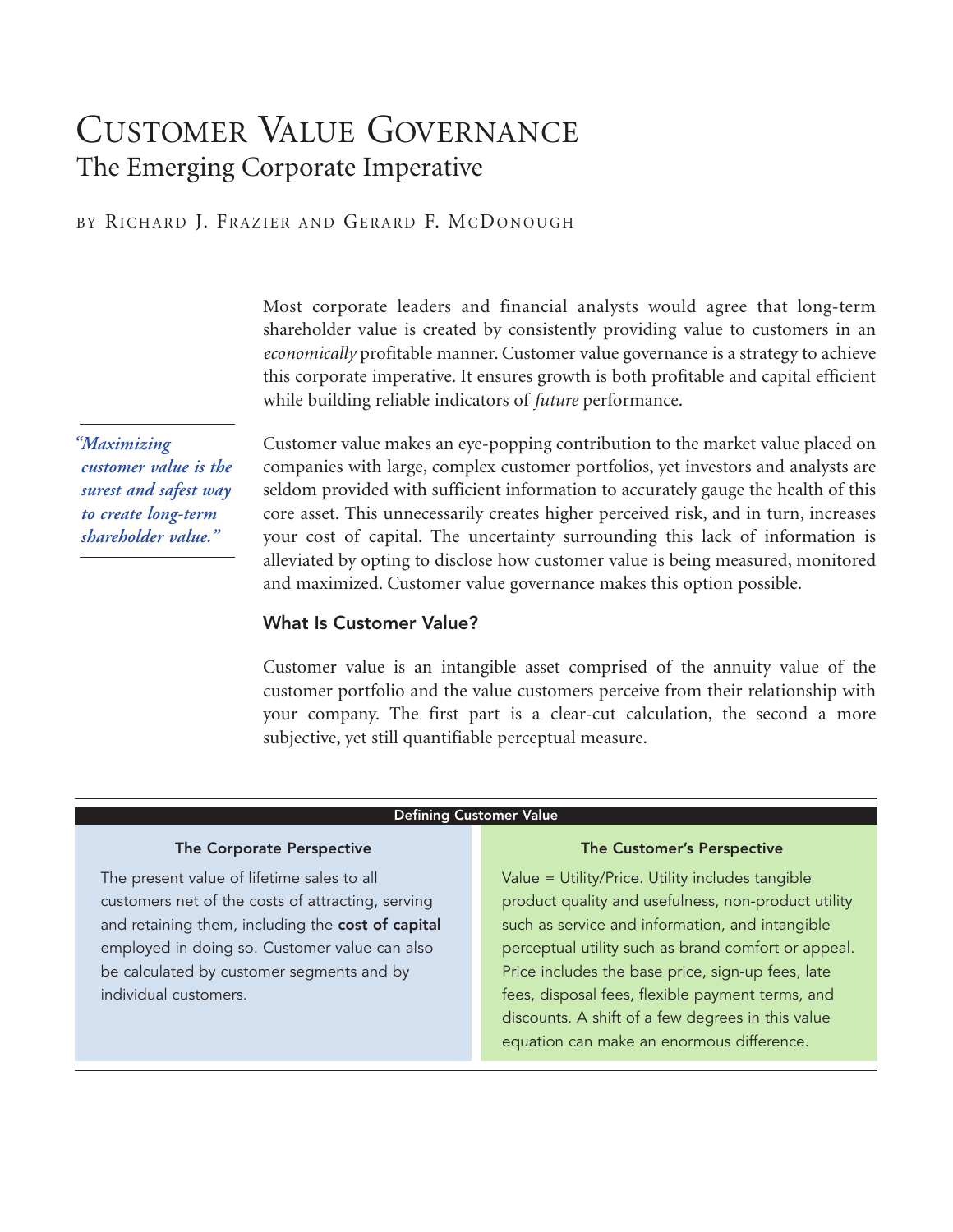### The Future Cash Flow Rationale

Embedded in all stock prices is an expectation of a company's ability to generate a sustainable stream of earnings that provides future cash flow. Only earnings backed by cash flow have value. For all companies, customer value is a prime source of sustainable earnings that provides future cash flow. Therefore, maximizing customer value is the safest and surest way to create shareholder value. For companies with large, complex customer portfolios, it is the only way.



Does the market place more value on short-term performance (i.e., quarterly earnings) than long-term prospects? The answer to this basic question deserves consideration because it sets the tone for corporate governance. Investors react to the *implication* of quarterly earnings on long-term cash flow, not quarterly earnings per se. It is the present value of a company's future cash flow that determines corporate value.<sup>1</sup> In the absence of reliable, forward-looking information, investors have little choice but to use quarterly earnings to loosely gauge a company's longterm cash flow prospects. Although quarterly earnings is a

crude indicator of future cash flow, investors can hardly be blamed for using a measure they can easily lay hands on.

Equity investors often pay close attention to operating cash flow, and more recently, free cash flow, as a foundation for corporate valuation. Creditors do the same for sustained debt service. Both tend to believe there is less room for "gamesmanship" with these performance metrics than with other financial measures. Nonetheless, the Statement of Cash Flow does not *predict* future cash flow. It was never designed to do more than report historical cash flow information.

The market does not lack interest in companies' long-term prospects, it lacks information. The bulk of investor perceived risk stems from a chronic lack of reliable indicators of a company's ability to generate *future* cash flow. Customer value governance, fully executed, capably fills this void.

#### Deliver Value to Customers—But Not At Any Cost

Many companies weaken their capacity to maximize shareholder value by offering too little or too much value to customers with distinctly different priorities. Point "A" on the graph in Figure 1 represents a level of value delivered to customers that also maximizes shareholder value. Customer needs and expectations are being met at prices customers are willing to pay and that contribute to shareholder equity.

*"The best companies understand that cash flow, not revenue, sustains corporate success."*

Louis V. Gerstner, Jr., *Who Says Elephants Can't Dance?*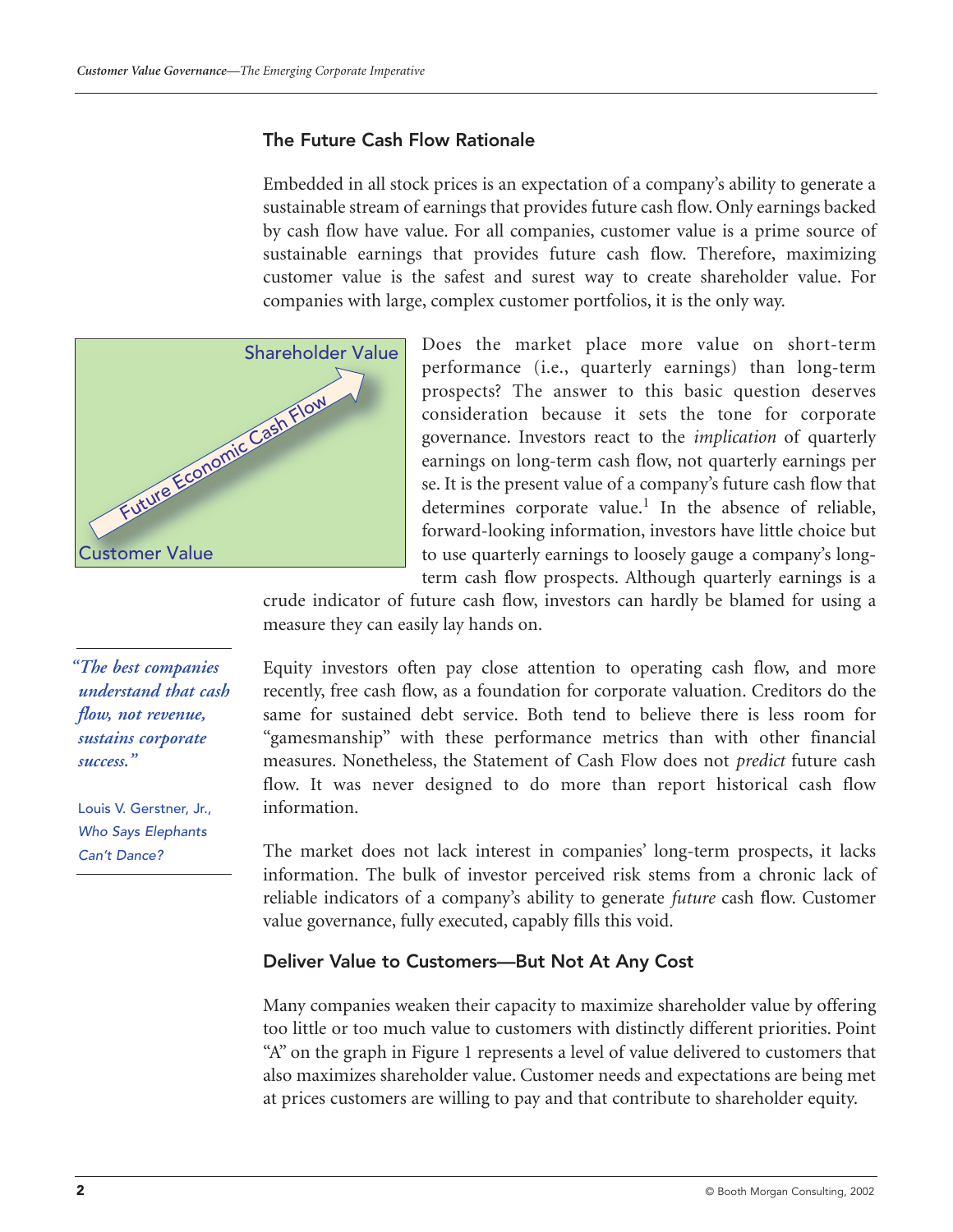It's quite possible to deliver high levels of customer perceived value and yet be unable to translate this seeming advantage into adequate returns for shareholders. At point "B" on the graph, shareholders are subsidizing the delivery of excessive value to customers who either haven't been asked, or are unwilling to pay for it. This may be justifiable if these customers have a high probability of evolving into an *economically* profitable range. Otherwise, it represents a terminal long-term strategy as shareholders are asked to perpetually subsidize economically unprofitable customer relationships. Satisfied customers and



dissatisfied shareholders is the end result. As a quick example, one of our clients avoided this situation by substantially lowering service costs for approximately 25,000 economically unprofitable customers. These customers were encouraged to make service inquiries through a self-serve web site. The majority of these customers adjusted to this new service policy and migrated into a higher value relationship with the firm.

Conversely, at point "C" customers are being shortchanged and will leave if a superior offering presents itself. If a large portion of these customers are making a significant contribution to economic profit, a significant amount of long-term shareholder value will be destroyed in the process. (See Case Study, page 6)

Long-term shareholder value is inevitably put at risk when the total number of customers is increased by attracting a disproportionate number of economically unprofitable customers. This "bad growth" situation will usually go undetected when companies calculate a rough accounting measure of average customer profitability, but fail to consider "economic" profitability, which is always unevenly distributed.

# Three Key Ingredients: Baseline, Baseline, & Baseline

The first step on the path toward customer value governance is to establish the baseline that will be used to monitor, safeguard and maximize the future value of the customer "asset." The initial baseline ensures opportunities to create shareholder value are not overlooked by depicting where you are now on the customer value–shareholder value curve; enterprise-wide, by business unit and by discreet customer segments.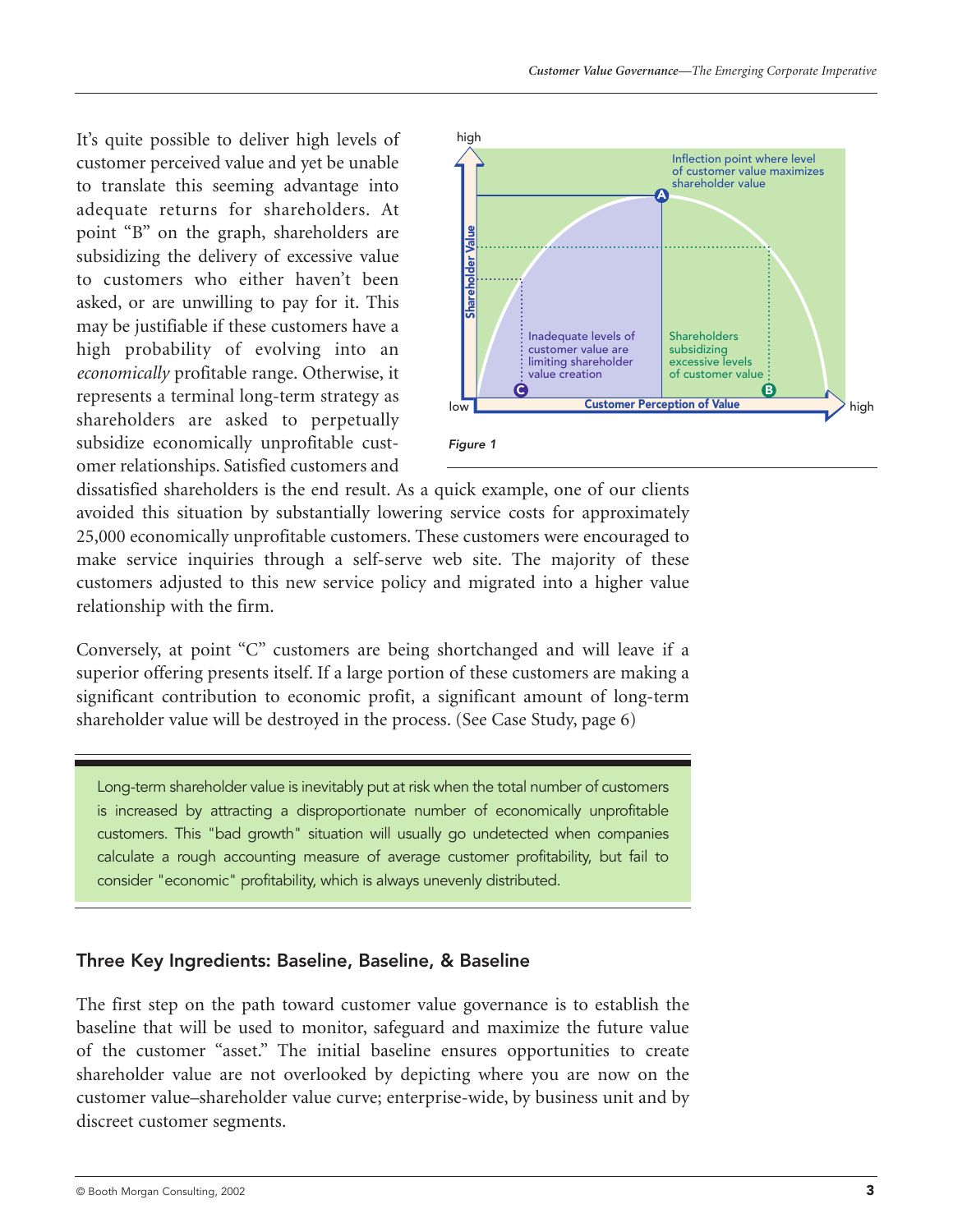*"The customer value audit enables strategic and tactical choices to be made with greater clarity."*

Every company makes a certain investment in attracting, servicing and retaining each customer. The return on this investment depends on how customers behave and how long they remain customers. As with other corporate investment analyses, alternative investments in different customers should be made which yield the highest return to shareholders. Conventional accounting, as well as cost-of-capital approaches like EVA, are not well-suited for this type of investment allocation. These are retrospective systems that were never designed to consider the annuity value of intangible assets such as customer relationships. What's required is a customer accounting apparatus that is: 1) fully-cost-loaded for *economic* profitability analysis; and 2) statistically-oriented for computation of lifetime *economic* value. Once this apparatus is in place, the customer asset can be audited, measured and managed with the same rigor applied to tangible assets.

Auditing customer value involves more nuances than auditing, say, inventory turnover or revenue recognition. This is so because of its future orientation and because customers, after all, are human, with perceptions, values, and motivations that often go unspoken and may even be ambiguous to customers themselves.<sup>2</sup> Customers telling companies something that is later contradicted in the marketplace is a common and very costly problem. As part of the audit, customer knowledge obtained from all corporate listening posts (*what customers say*) is verified with transaction activity (*what customers do*).

Since the Customer Value Audit deals with cash flows over an extended period, a discount rate is applied to the future streams of customer revenues and costs to compute present value. Depending on the debt and equity structure of the firm, a weighted average cost of capital may be used as a starting point for computing the discount rate in the analysis.

# First-rate Intelligence, Top-notch Decisions

The intelligence derived from an initial audit enables strategic and tactical choices to be made with greater clarity. Baseline audit outputs are used to develop value profiles for members of each customer segment.<sup>3</sup> These profiles consider every aspect of your relationship with customers and answer such questions as: Which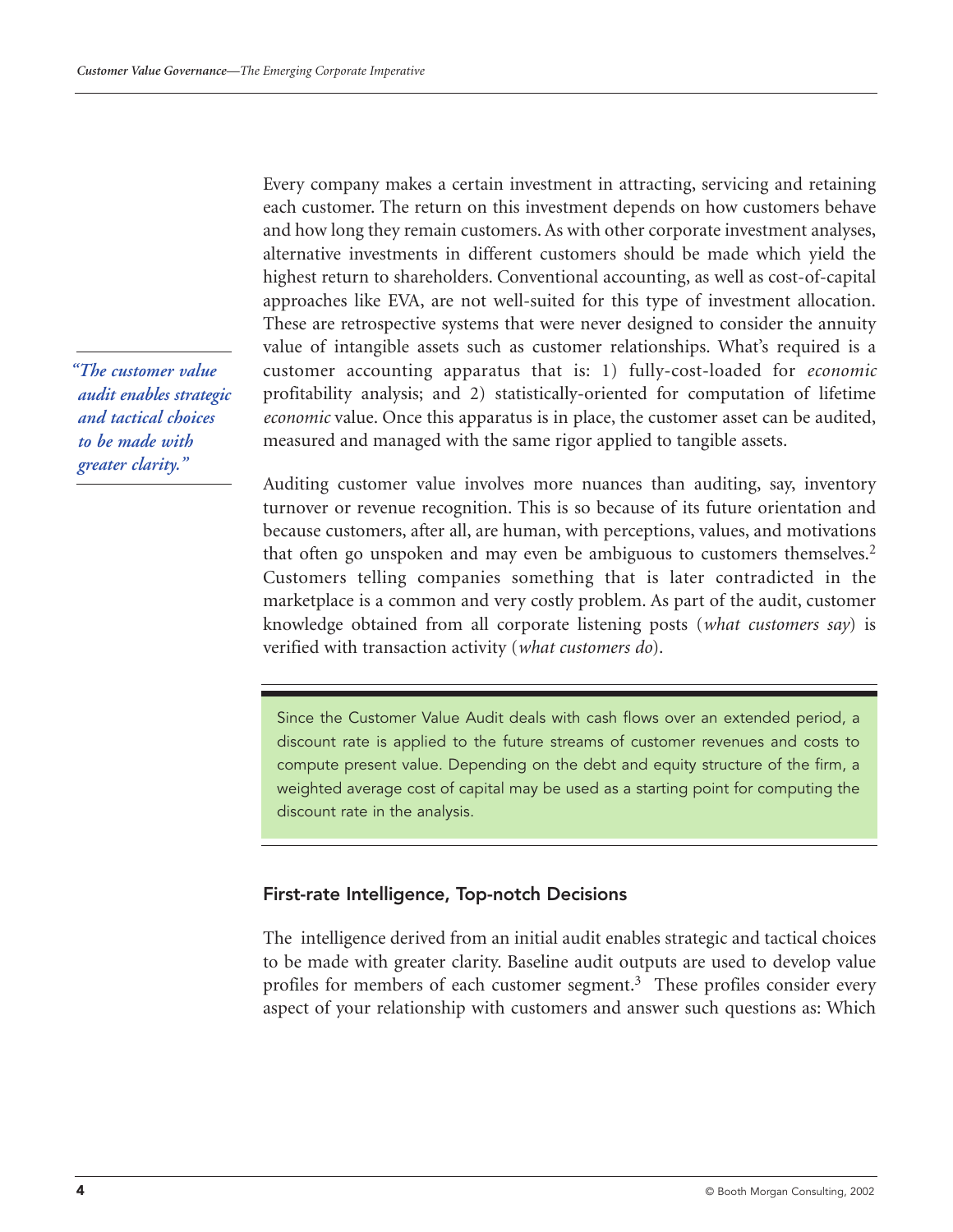customer groups are most viable from an economic profit perspective? Which segments are most highly differentiated? What do various customer groups value? How can we deliver that value at a total cost that maximizes shareholder value? CV audit results also frame trade-off discussions among managers seeking to achieve their individual targets while at the same time optimizing enterprise-wide customer and shareholder value.

In some cases, audit results will indicate the need to dramatically revise service levels for specific customer groups. In other cases, acquisition efforts will need to be accelerated to add greater numbers of economically viable customers. For some customer groups, product or service utility will need to be added; in others, utility attributes for which the customer is unwilling to pay, but which add cost, will need to be pruned. Differentiated brand strategies may be required for some customer groups. Price increases might be needed to cover total economic costs for certain customer groups, whereas price reductions may be indicated for others.

As the organization concentrates on these issues and more, precision strategies and tactics evolve for maximizing the annuity value of the customer portfolio. The organization quickly sees where it wants to go and how it will quantitatively know when it gets there.

# The Initial Audit—An Outside Job

Customer Value Governance is ultimately an inside job. However, rarely will a company possess, from the outset, the cold-eye objectivity required to conduct the initial customer value audit. It's difficult, if not impossible, to completely shield an internal team from cultural and other forces that might undermine its objectivity. For this reason, the initial effort should be launched by a competent third party, similar to an outside accounting audit. Even an outside audit team will require a mantle of protection from executive leadership to ensure an unvarnished, dispassionate assessment of customer portfolio performance.

As information feeds are consolidated, customer value models constructed and requisite capabilities developed, an internal "customer value team" should be prepared to conduct ongoing audits with only periodic checks performed by an outside party.

*"Few companies are equipped to objectively gauge the health of their customer portfolio."*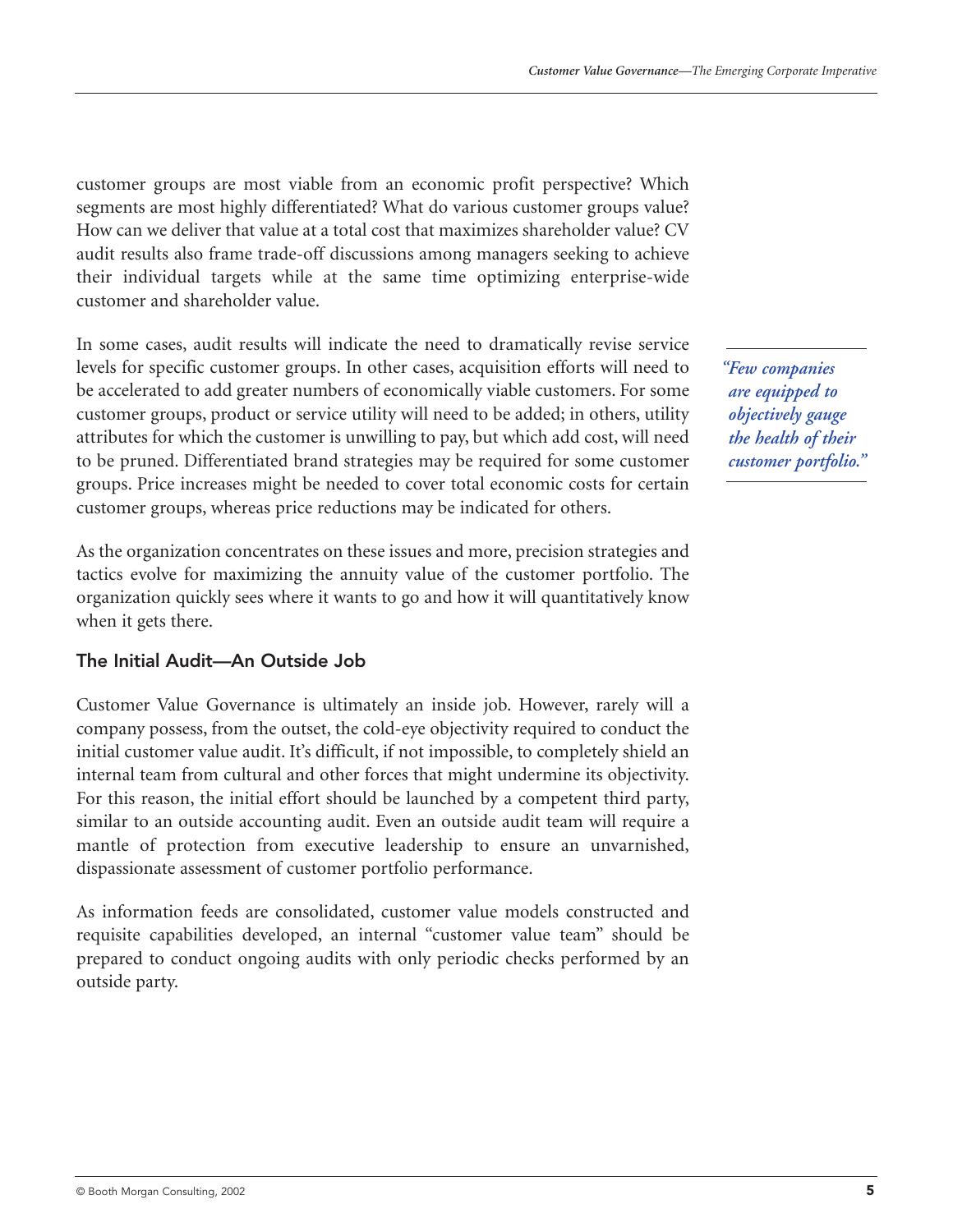# The Customer Satisfaction Trap: A Case Study

Rapid advances have been made in the methods for understanding customer value and its correlation with shareholder value, yet most executives remain ill-informed about these methods. Stark evidence for this is seen in the many organizations that continue to measure customer satisfaction while neglecting customer value. The prevailing, overly simplistic view is that if we get the satisfaction numbers up, good things will happen.

As the following case study shows, long-term shareholder interests can be compromised when customer satisfaction is overemphasized to the neglect of customer value. Data for the case study were tabulated beginning January 1997 through September 2000 for one of the ten largest bank holding companies in the U.S.



The chart above plots the bank's stock price growth on a percentage basis against the S&P 500, as well as customer satisfaction metrics and customer value metrics both indexed to March 1998. The data reveal that substantial customer value erosion preceded a more substantial stock devaluation, even as overall customer satisfaction improved. In fact, customer value declined 46 percent for the sevenmonth period from September 1998 to March 1999, precipitating a 77 percent stock devaluation for the eight-month period from August 1999 to March 2000. During this same period, overall customer satisfaction improved by nearly 25 percent.

*"The prevailing, overly simplistic view is that if we get the satisfaction numbers up, good things will happen."*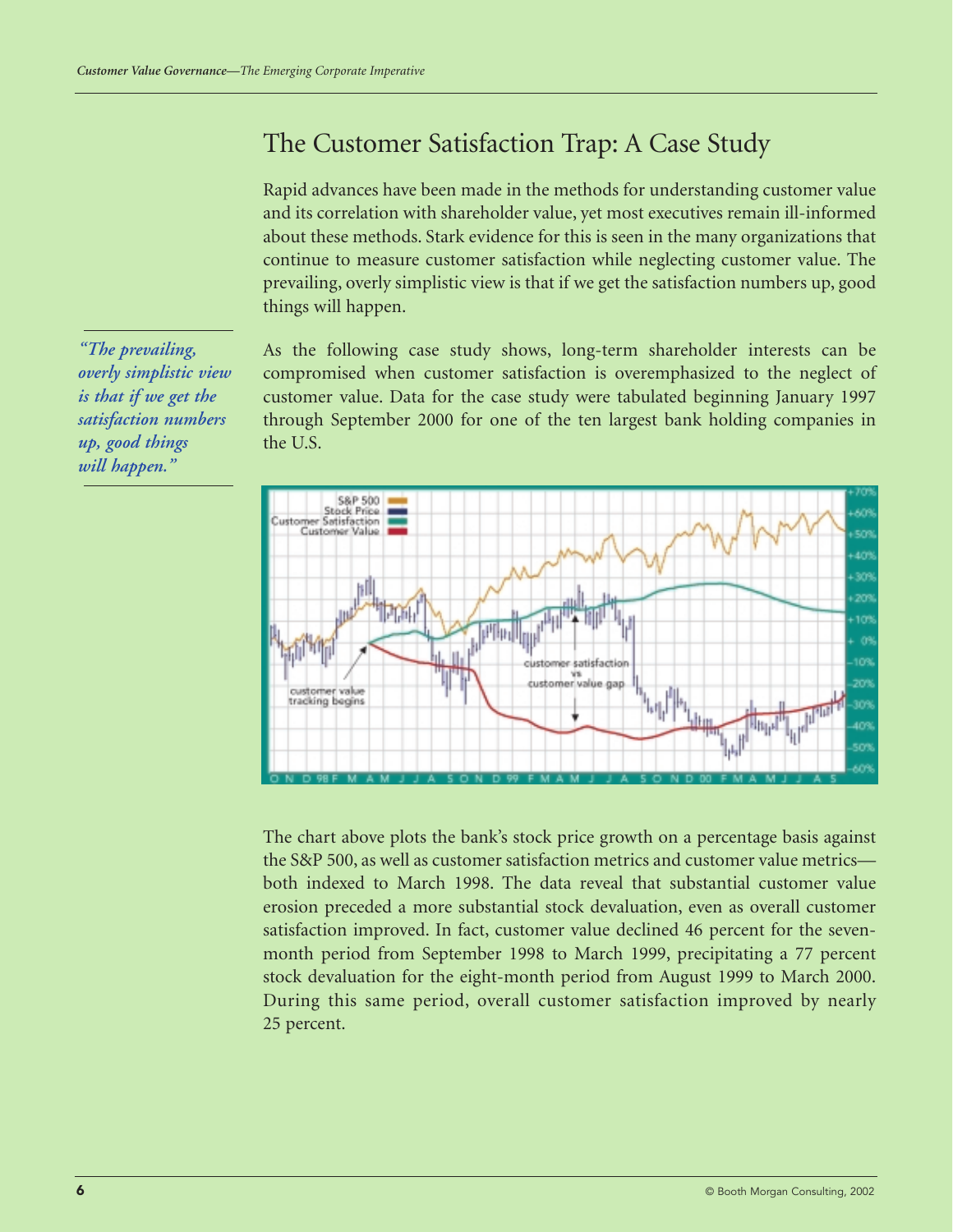How can customer satisfaction improve while customer value is eroding? The answer to this question is crucial for executives to understand and apply in their governance activities. In this case, an overly aggressive customer acquisition engine masked the company's inability to retain *economically* profitable customers. During the study period, on average, 325,000 customers per month were defecting. These customers were driven away by inadequate levels of service and pricing designed to extract short-term profits. It appeared this catastrophic attrition rate was being offset by a new customer acquisition rate of 800,000 customers, on average, per month (a net gain of 475,000 customers per month). This was accomplished by offering a host of incentives to attract new customers. However, careful analysis of this customer churn revealed that the overall quality of the customer portfolio the value of the customer asset—had rapidly declined. The company was unaware that a majority of high value customers were among those who had left. As a result, a much larger, lower value, yet highly satisfied customer portfolio had emerged from this churn. The economic impact of this value decline was unavoidable and eventually erased nearly \$33 billion of shareholder value.

# The case study provides at least three key learning points:

- 1. Customer satisfaction is a primitive gauge of the health and productivity of the customer asset. Customer value is a far more discriminating measure.
- 2. Customer value is a reliable "upstream" indicator of a company's capacity to create shareholder value.
- 3. Once customer value problems crop up on the balance sheet, it is too late to prevent the trouble.

In 2001, Providian Financial Corporation was recognized with a national quality award as an industry leader in customer satisfaction and retention—the same year in which the stock price fell from \$59 to \$3. An erosion in the overall value of the customer portfolio was behind this devaluation.

*"Customer satisfaction can dramatically improve while customer value is eroding."*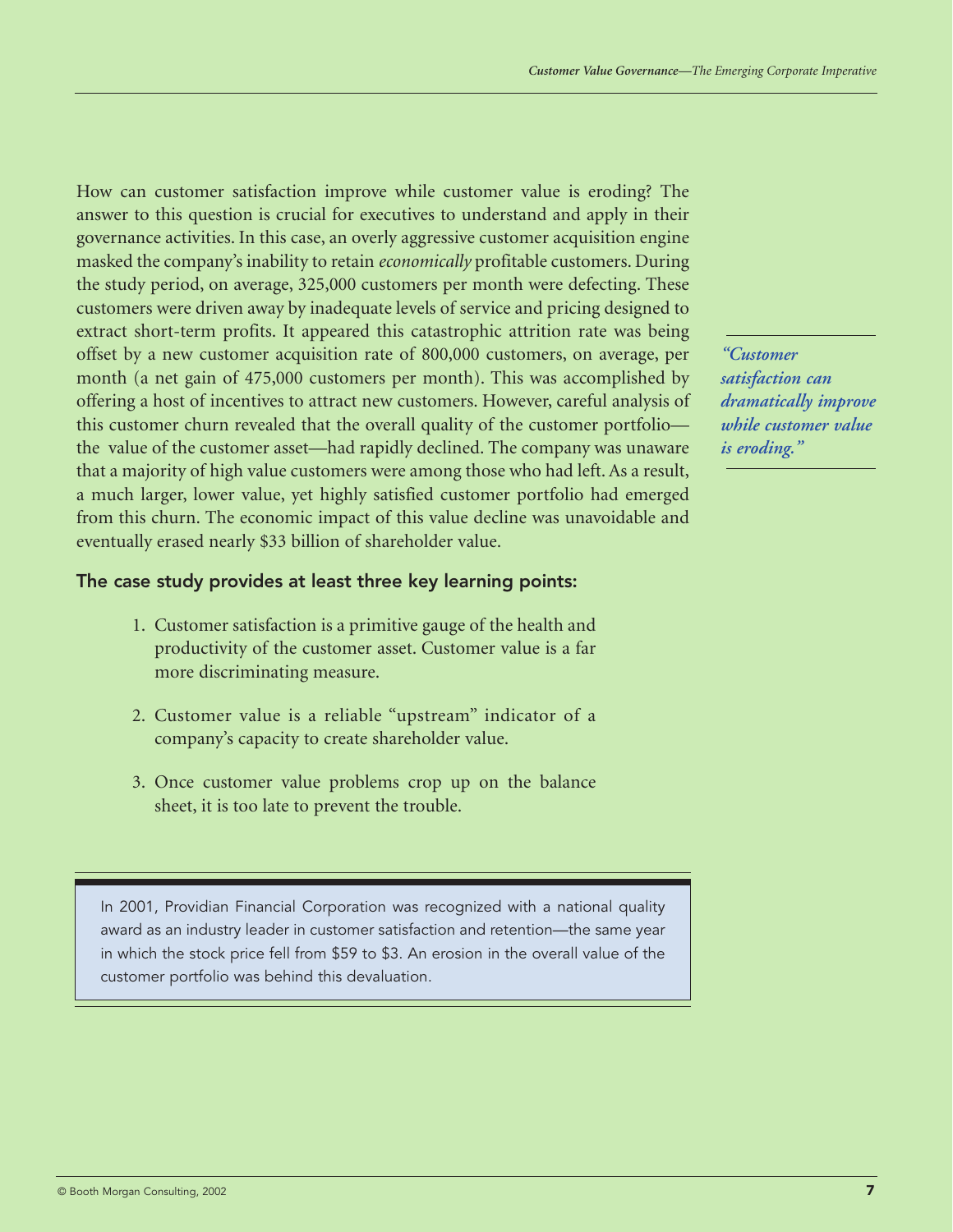#### The Inevitability of Customer Value Disclosure

It is now possible to predict the future economic profitability of the customer asset with nearly as much certainty as accounting for past customer profitability. Investors need this information to make a more informed assessment about your company's future performance. Providing this information will reduce investor perceived risk, and in turn, lower your cost of capital.<sup>4</sup> Board members also need this information to fulfill their fiduciary responsibility of safeguarding the value of this most valuable asset. And managers need it to safeguard the long-term health of the business.

First and foremost, customer value governance is about achieving impressive financial performance in the near-term. Once this occurs, it makes sense to exercise the option of describing how you've achieved such performance and why you expect it to continue over the long-term. By that time, the correlation between customer value and shareholder value will be obvious and easily withstand the scrutiny of analysts and investors. Management credibility—an intangible asset that investors and analysts already evaluate—will most certainly be enhanced by such a disclosure policy.

As companies increasingly rely on intangible assets as the source of their value, the gap between market values and the value conveyed by financial disclosures has grown significantly wider. As much as 80 percent of the equity value of the S&P 500 is attributable to intangible assets, yet current GAAP essentially rules out all intangibles from being recognized as assets.<sup>5</sup> This situation is, well, ridiculous.

In remarks before the Practicing Law Institute, SEC Chief Accountant Robert Bayless pointed to the need for fuller discussion of:

- The underlying causes of reported financial results and the relationship to the long-term value of the business.
- The intangible assets of a company and how these contribute to its value.
- What steps management is taking to develop, protect and exploit these intangible assets.

"Management's Discussion and Analysis (MD&A), as well as the Description of Business should contain such information," Mr. Bayless said.

The case for providing more useful, forward-looking information to investors is stronger than ever. Competition for capital will create better disclosure standards and ward off excessive regulatory intrusion. Industry by industry, good disclosure practices will drive out bad as the market rewards "best-in-class" transparency standards. Those who begin customer value governance with that end in mind, will

*"The case for providing more useful, forward-looking information to investors is stronger than ever."*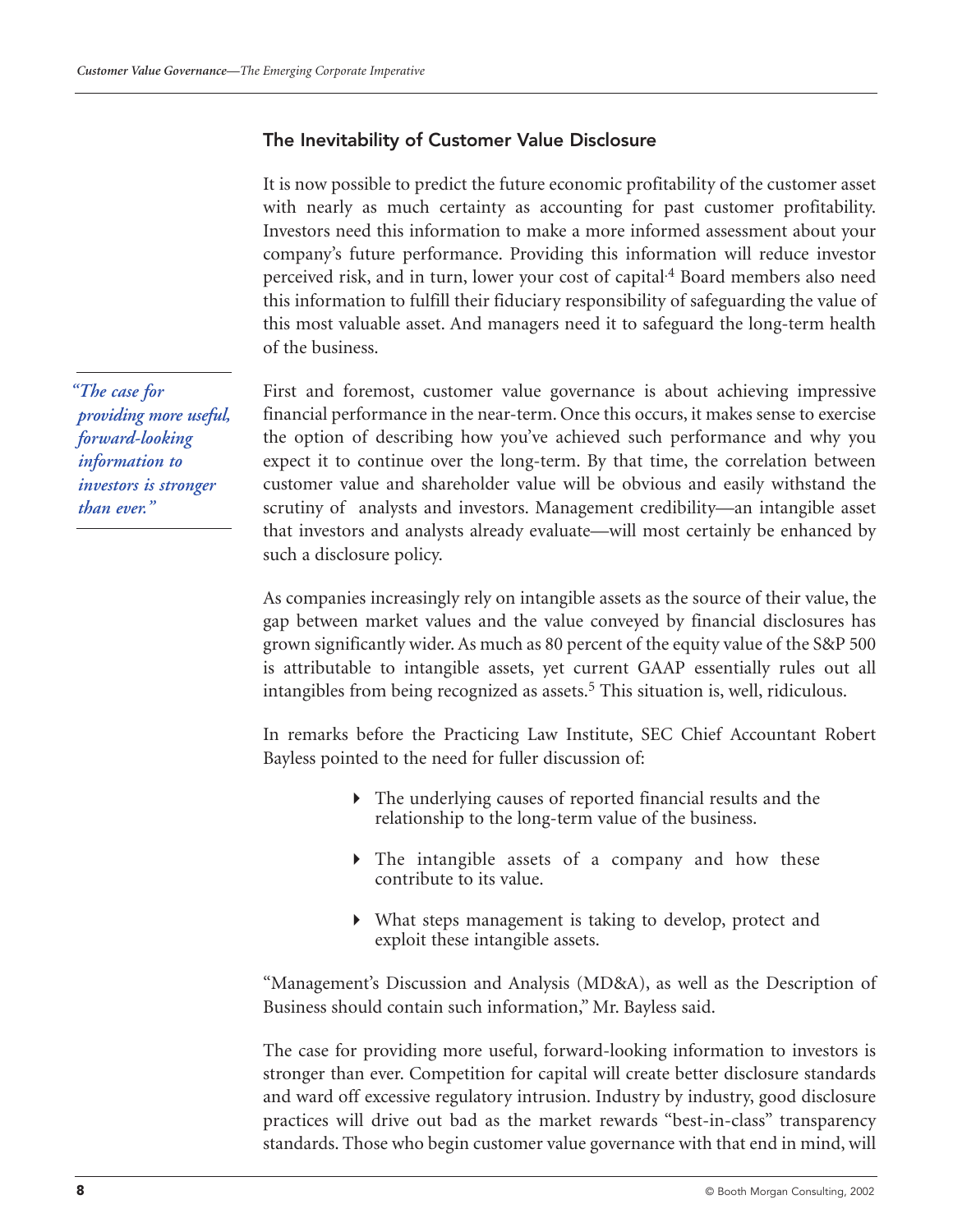be setting the disclosure bar for their industry. Those who choose the illusive safety of waiting to see how competitors fare, or until regulatory deliberations end, will experience higher capital costs as they scramble to catch up. (There are no shortcuts for building reliable customer value indicators). Investors will clamor for disclosure quality much like customers demand product and service quality. In many ways, these developments are already here.

Westpac Bank discovered that disclosing credible customer value information can make an eye-popping contribution to corporate value. Westpac has been generously rewarded by the market with a 50% stock appreciation since the company began providing analysts with forward-looking indicators based on customer value. The indicators demonstrate how well the company is managing the customer asset as a means for delivering value to shareholders.

# Seeing Is Believing

As previously pointed out, shareholders are largely left to guess about a company's ability to generate a sustainable stream of earnings that provides future cash flow. Making customer value explicit eliminates much of this uncertainty. The supplement on the next page shows how annual reporting can be augmented with customer value information. In this example, customer value governance has sufficiently matured to warrant such disclosure.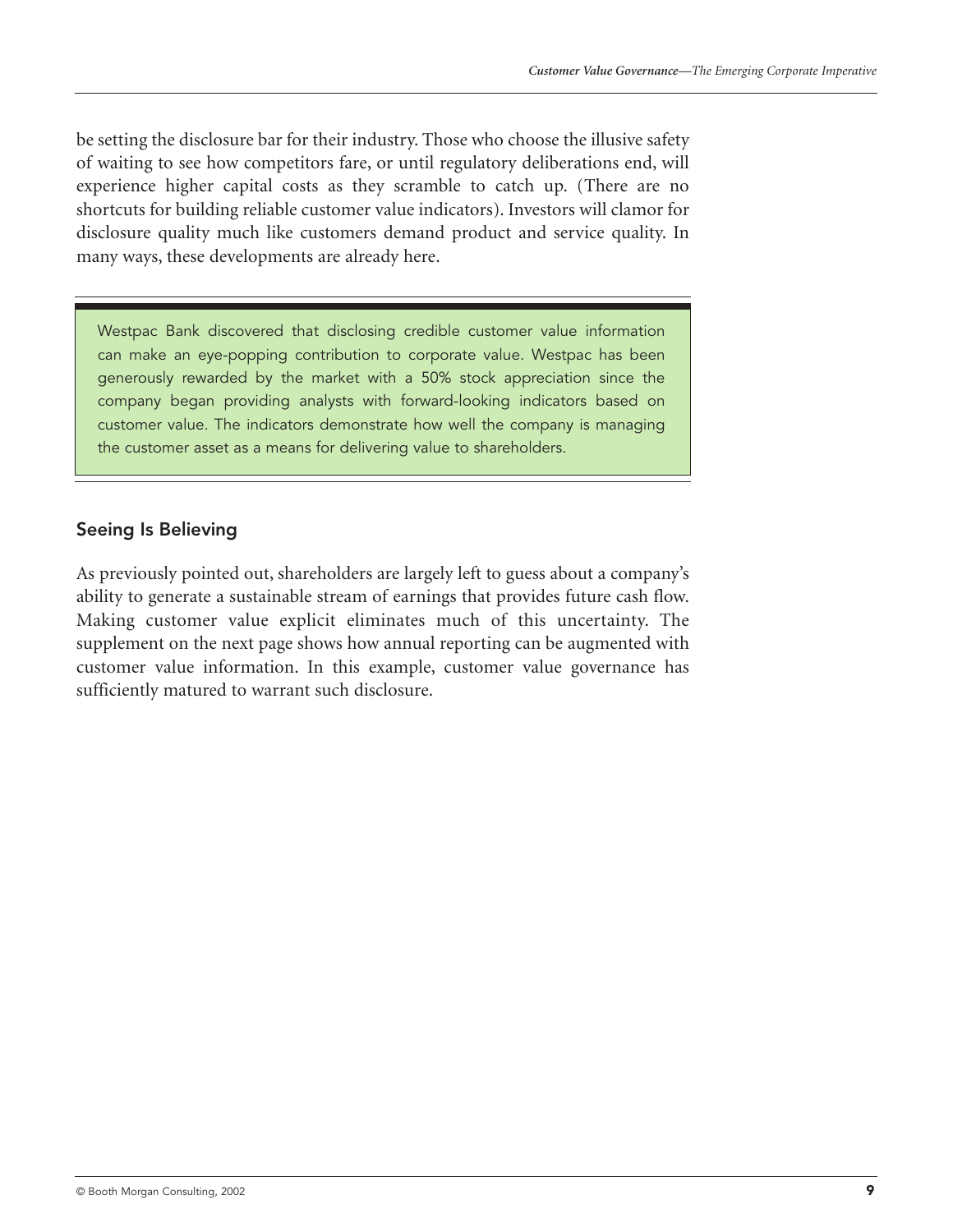# Customer Value Analysis

# Year End 2001 and Projected 2002

 $\bigvee$ e view customer value as the core, intangible asset of our business and a leading indicator of long-term shareholder value. As such, we have established customer value management as a governance objective. We offer this customer value analysis as evidence of our commitment to this objective. Our intent is to help investors assess the economic health of our customer portfolio and its ability to generate future cash flow. We believe shareholders will be amply rewarded if we consistently attract and retain customers in an economically profitable manner.

The difference between our \$1.2 billion book value and our \$9.2 billion market value<br>(year-end 2001) is  $(year-end \quad 2001)$  is largely attributable to customer value—the lifetime value of the relationships we forge with our customers.



During the year 2001, the overall value of our customer portfolio increase<sup>d</sup> 17 percent from \$7.2 billion to \$8.4 billion (figure 1). Much of this increase can be credited to our refined customer listening systems which enable us to identify customers who are particularly well-serve<sup>d</sup> by the products, services and value propositions we bring to market. We project the value of the customer portfolio at year end 2002 to be \$10.4 billion, a 24% increase over 2001.

The overall quality of our customer portfolio has improved significantly from this time a year ago, a trend we project will continue in 2002. The portfolio is segmented by lifetime value (Figure 2) and all product and service improvement initiatives are focused on developing a rich experience for each customer group we most want to serve. The result has been an increased volume of high-value customers and a lower volume of unprofitable customers in the portfolio. In addition, total customer costs (capital and operating) are being employed more productively with fewer unprofitable customer relationships being subsidized by share-



holders (Figure 3). Figure 4 projects the economic profit vs. total customer costs at year end 2002.

Year over year, the lifetime value of economically profitable customer groups increased by \$1.2 billion as the composition of our customer portfolio changed for the better. Approximately 13% of our Tier 4 and Tier 5 customers moved into more profitable tiers. Our Tier 3 customer base grew 39% to 9.8 million customers, Tier 2 grew 19% to 4.3 million customers, and Tier 1 grew 50% to 1.2 million customers.

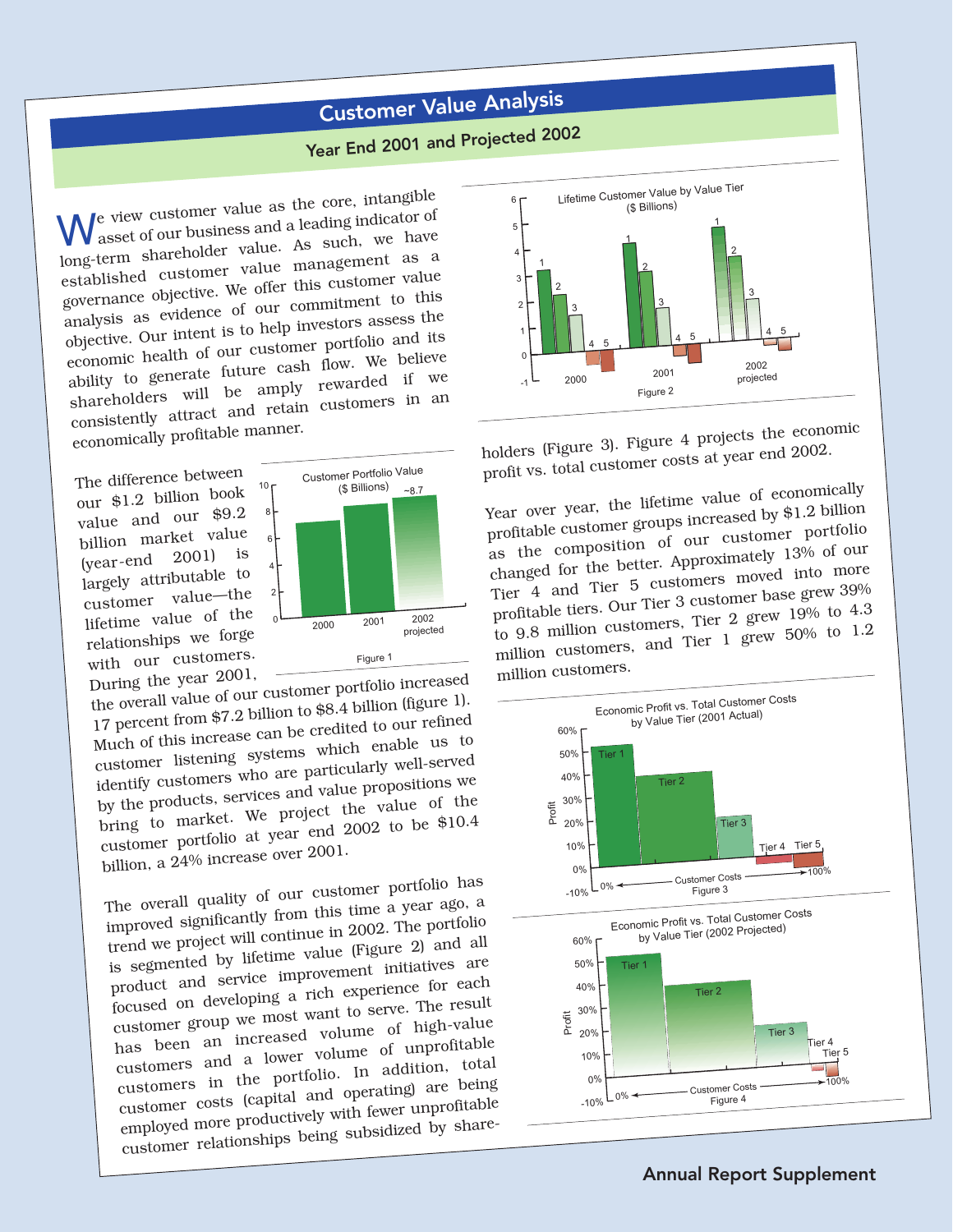# Long-Term Performance Ambushed by Short-Term Pressure

The long-term view is instinctively difficult to marshal as the pressure to play the quarterly earnings game remains a stubborn reality. Unfortunately, this pressure can foster opportunistic adjustments to achieve short-term, per-share income targets that can stunt a company's ability to deliver long-term shareholder value. Fortunately, an increasingly receptive audience is building for a longer-term perspective than next quarter's earnings.<sup>6</sup> Customer value governance allows you to quantitatively show this growing number of investors how long-term shareholder value will be safeguarded.

Long-term governance attracts long-term investors. The governance principles expressed by the CEOs quoted below clearly demonstrate their commitment to long-term shareholder value.

"We have never managed for the maximization of short-term shareholder value. It doesn't make sense. If you want to keep bumping up your top line and fattening up your bottom line, you are forced to make all sorts of extraordinary onetime changes and fixes." "I'm not saying that it's easy to withstand market pressure. You need strong nerves—the financial markets can penalize you for taking a long-term view. But you shouldn't care because when all is said and done, the customers' and the shareholders' interests must come first. And I know for a fact that the majority of our shareholders prefer a long-term, profitable development of our business to short-term profit maximization that, over time, would hinder growth, or in the worst-case scenario, put the business in danger."7

—Peter Brabeck, CEO, Nestlé

"The goal of transparency is to give the shareholder an opportunity to form an opinion about you, to make a judgment. That's not to say one has to be naive and publicly share information that will harm your company from a competitive standpoint. But in general, one has to be transparent to a degree that allows fair judgment of both the company and the strength of the underlying business. As important as what you do say is what you don't. I don't believe that I, as CEO of Novartis, should give specific quarterly guidance to analysts. That's their business. The analysts can, on their own, make their own estimates. If we say exactly how much we will earn in the next quarter or the next three quarters—and then hit it each and every time—it means we are playing with the numbers."8

—Daniel Vasella, CEO, Novartis

*"Long-term performance does not have to be sacrificed on the altar of short-term earnings."*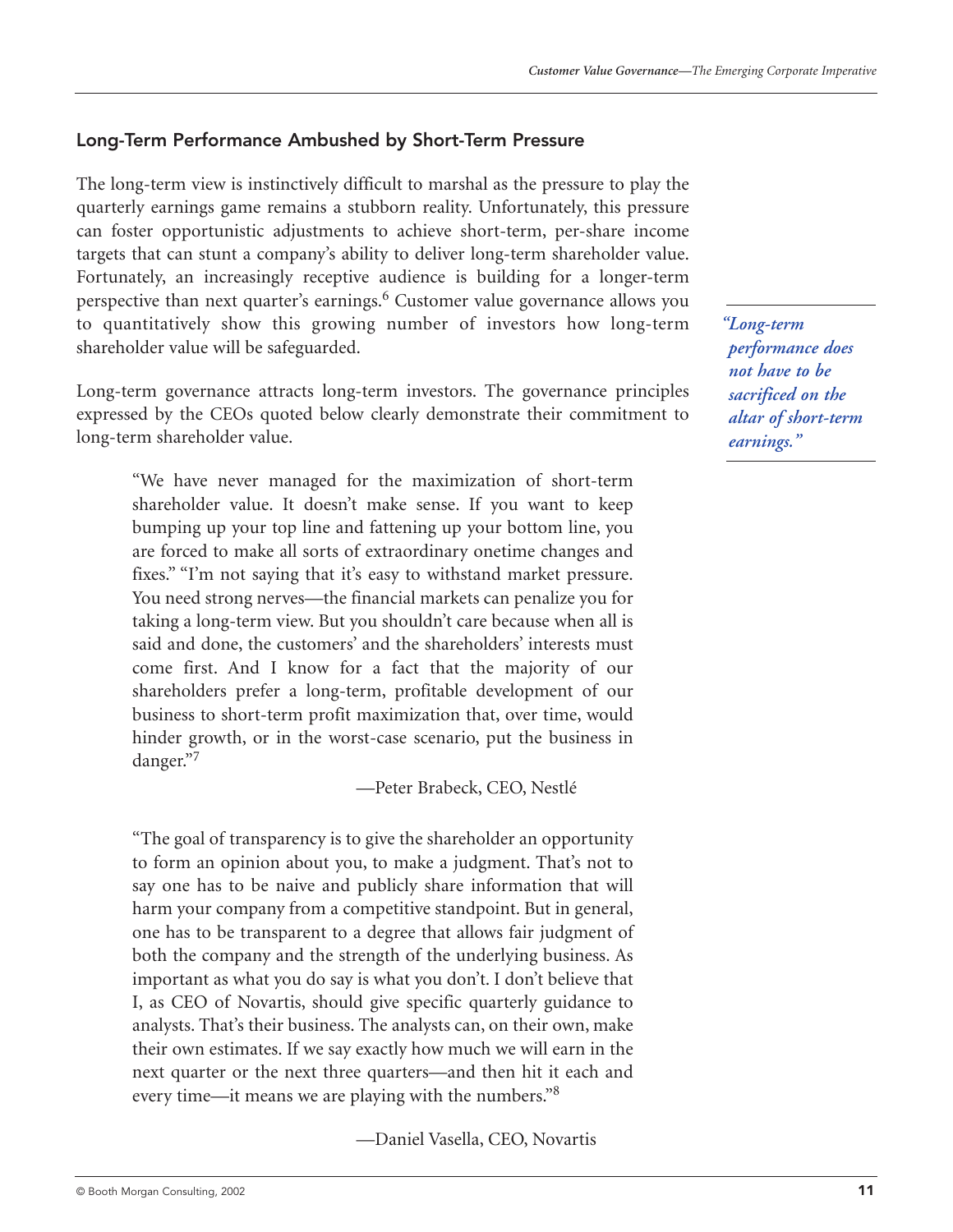Investors justifiably become skeptical when they are asked to focus on the longterm, only when short-term performance is lousy. As long as shareholders are convinced your commitment to long-term value creation is authentic, long-term performance does not have to be sacrificed on the altar of short-term earnings.

# Strategy That Pays

When strategies are comprised of universal objectives, sweeping proclamations or too much complexity, they don't mean much for a randomly selected person in a company. The execution of strategy is always easier with clarity that verges on common sense. And the payoff is always higher when it focuses the organization on the "upstream" pressure points which correlate most highly with shareholder value.

For companies with large, complex customer portfolios, the upstream pressure point is the customer asset. As such, corporate strategy can be boiled down to the following components, all of which are embodied by customer value governance:

- identify customers we most want to attract, serve and retain;
- obtain deeper insights than competitors about what those customers are willing to pay for (i.e., what they value most);
- develop empathic connections with customers so they feel we truly understand their circumstances, needs and motivations;
- devise plans for serving *value distinct* customer groups in an *economically* profitable manner (i.e., manage customer value as a derivative of shareholder value); and,
- build customer value indicators to better inform analysts and investors about our capacity to generate a sustainable stream of earnings that provides future cash flow.

Customer value governance is one of the most demanding and most rewarding objectives a company can set for itself. As always, superb execution will spell the difference between outstanding and unimpressive results. Most notably, success will require overcoming any hesitation to change systems and policies (e.g., compensation incentives and performance measures) in support of customer value governance.

# The Ripple Effect

As customer value becomes the nucleus for improved performance, the impact is felt throughout the organization. What follows are some examples of how customer value governance transcends organizational walls.

*"New questions get asked, old rules get broken and new metrics take hold as the organization steadily becomes more outwardly focused."*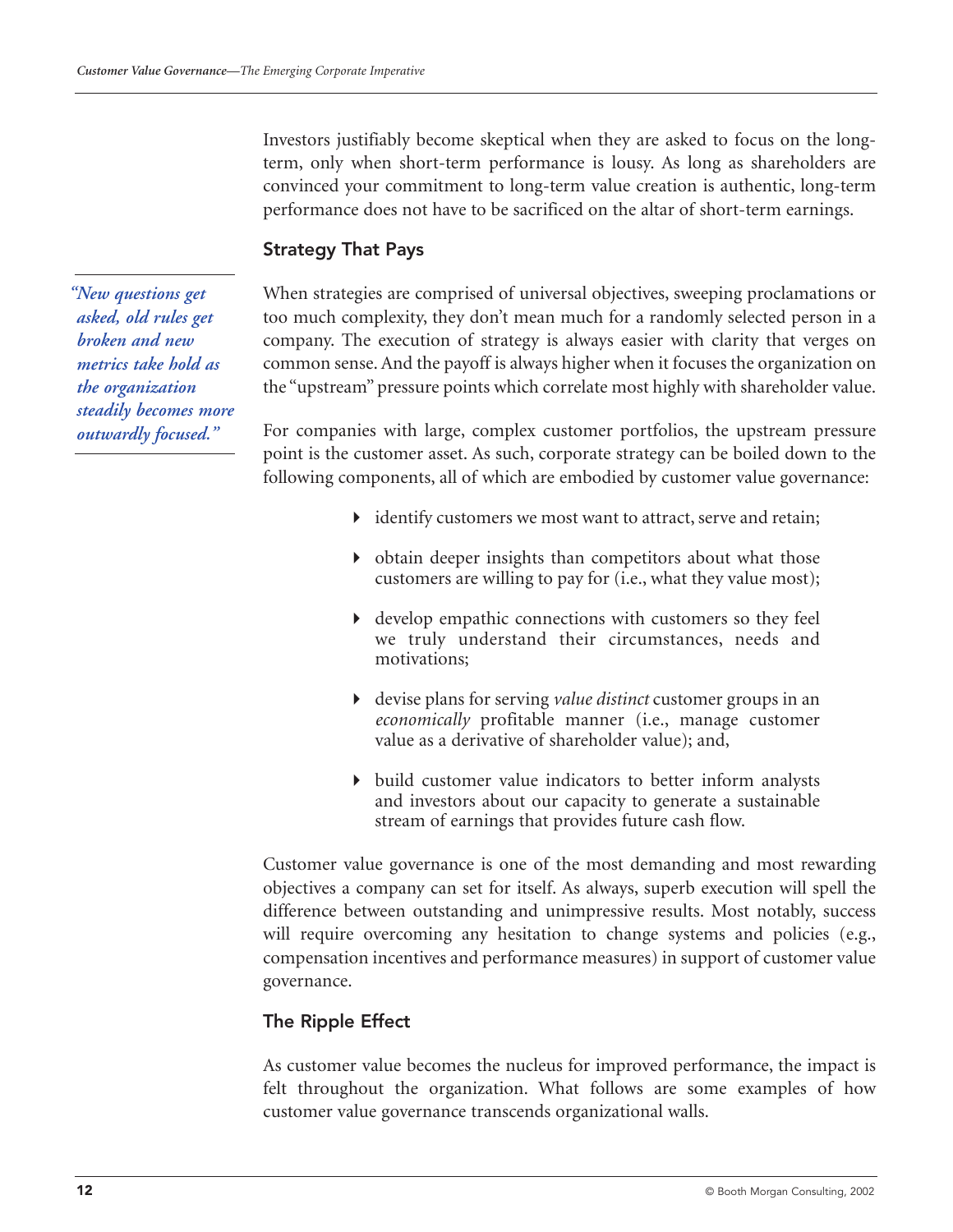**Innovation**—The combination of dramatic differentiation with operational efficiency always yields superior levels of economic profitability.<sup>9</sup> Most organizations are geared more for efficiency than for innovation however, which is why customers often perceive product and service parity in many industries.

The customer asset is a wellspring for innovation and growth. When customer value is a company's "North Star," innovation more readily occurs idea generation becomes more systemic—as the



*The Nucleus of Performance*

organization searches for ways to measurably increase the value of the customer asset. Experimentation increases, but it also becomes less of a crap shoot as customer listening systems are finely tuned for monitoring shifts in customer perceived value. Conventional wisdom is often put aside as aggressive goals are established for attracting more high-value customers. Customer Advocacy Teams (CATS) continuously identify and objectively challenge policies and processes that are straining relationships with customers. New questions get asked, old rules get broken and new metrics take hold as the organization steadily becomes more outwardly focused.

**E Acquisition Due Diligence**—Few acquisitions fulfill shareholder's expectations. A clear description of why and how you expect to deliver value from an acquisition would distinguish you in the eyes of shareholders.

Acquisition due diligence can be greatly enhanced by analyzing the current quality and value producing potential of an acquisition candidate's customer asset. This is rarely done in a thorough manner. *Goodwill* is sometimes used as a surrogate valuation of a customer base, but this is a stab in the dark compared to the type of customer value analysis described in this paper. The fog surrounding valuation of the customer asset is lifted when you become steeped in customer value governance. Auditing your own customer portfolio provides a point of comparison for evaluating an acquisition candidate's portfolio.

An abridged customer value audit can be used in the due diligence process to gauge how well, or how poorly, an acquisition candidate is managing the customer asset. Ideally, acquisition candidates would be companies who are *not* maximizing the value potential of their customer asset. In such cases, significant post-acquisition value can be unleashed by transferring your customer value competence to the acquired firm. An acquisition candidate that *is* maximizing the customer asset can also contain an untapped store of corporate value if the organization has not yet formulated a disclosure plan.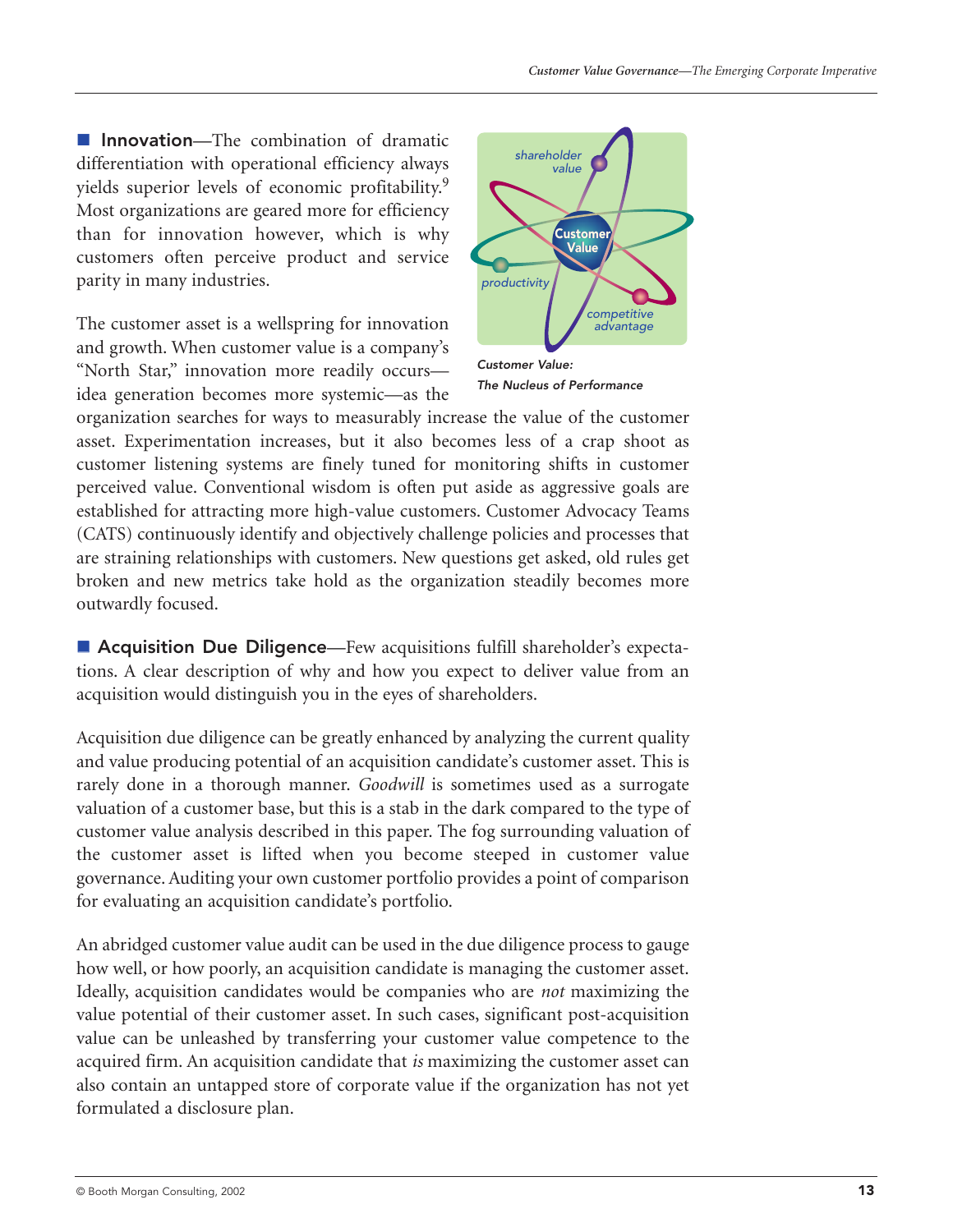**Cost Reduction**—Cost reduction is a continuous task, but while costs must come down, few organizations can "cut" their way to success. For cost cutting to contribute to both short-term profits and long-term value, it must occur within a larger strategic framework for economically profitable growth. Eating next year's "seed corn" to improve short-term profits inevitably leads to disaster.

*"Customer Value Governance ensures costs get cut without cutting your throat."* Customer Value Governance provides a directed way to link subordinate cost cutting initiatives with the superior intent to create long-term shareholder value. Simply put, it ensures costs get cut without cutting your throat. Cost reduction plans are rigorously canvassed for repercussions that might tax relationships with high-value customers, jeopardize brand equity, hinder customer acquisition opportunities, or otherwise harm the value producing potential of the customer asset. It also ensures that efficiency-based methodologies, such as Six Sigma and Process Redesign, are deployed with a dual role in mind: reducing errors and their associated costs *and* optimizing customer value—where the larger payoff resides.

**Technology Applications**—Depending on the study, between 20% and 30% of technology projects in the U.S. are canceled before completion, and of the remainder, the majority fail to deliver the value that was expected. One study concluded that nearly 80% of CRM implementations are failing to meet expectations. $10$ 

These sobering statistics have triggered a renewed emphasis on ROI as a valuation tool for IT investments. But while "business as usual, only cheaper" type projects will fit neatly into an ROI framework, IT-based value creation opportunities will defy any straightforward valuation model, including ROI.<sup>11</sup> For these types of investments, time is better spent on improving the IT project selection process, rather than refining valuation models.

Customer value governance inevitably improves IT project selection by controlling the tendency of IT projects to take on a life of their own. Projects are screened for their potential to increase customer perception of value, migrate certain customer groups into higher-value tiers, or otherwise improve the overall value of the customer asset. When customer value governance is exercised, a process for weeding out technology initiatives with the highest value producing potential naturally falls into place.

Projects that pass muster will conform to the evolving needs and desires of diverse customer groups. Large-scale, enterprise-wide initiatives will be subject to the most intense scrutiny since such projects rarely provide equal value to all customer groups. In some cases, lower-tech, higher-cost solutions will prove to be both economically prudent and offer more promise in strengthening customer relationships. (Southwest Airlines, fabled for its cost management, still answers incoming calls with live operators despite the obvious cost advantages of automated voice systems. And the ever efficiency-minded Royal Bank of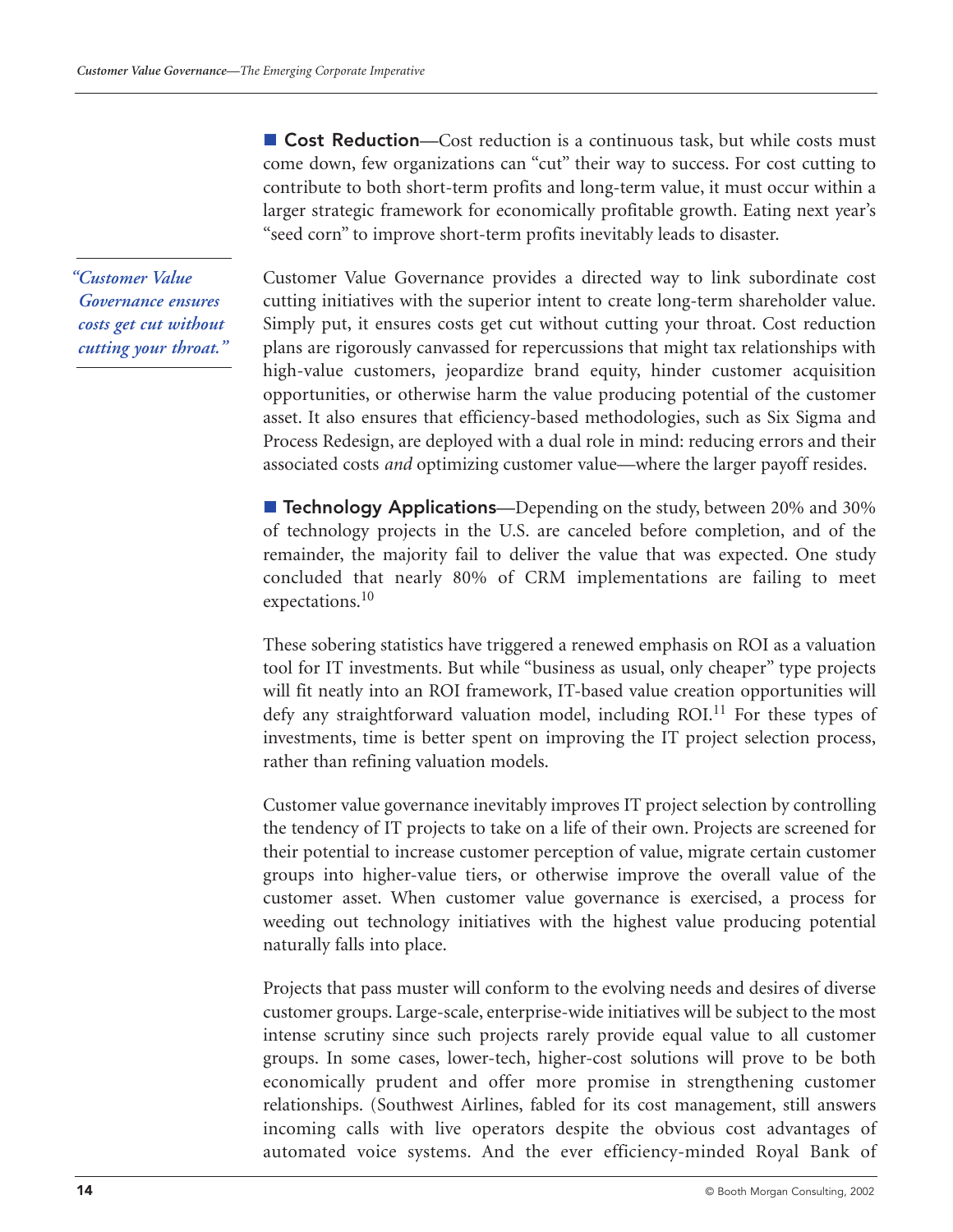Scotland—pretax profit of \$6.2 billion in 2001—shuns call centers entirely.) In other cases, technology will be the only way to prevent shareholders from subsidizing economically unprofitable customer groups.

Information technology applications are important to the know-thy-customer challenge, particularly for better managing customer data. Still, at the end of the day, we all should remember that customer relationships cannot be fully automated. Quicken became the leading accounting software for individuals because Intuit formed an empathetic connection with customers that remains unmatched in the software industry. Empathy—identifying with and understanding customers' circumstances, feelings and motives—is the foundation of durable relationships. No technology or mathematical protocol has a capacity for empathy.

Despite a Boolean cornucopia of customer information, we often hear companies claim that customers are harder to attract, sell to and keep today than ever before. But knowing customers' buying histories and demographic profiles is not the same as knowing *them.* Ironically, in our desire to automate nearly every interaction with customers, it becomes more difficult to form lasting relationships with them. The term CDM, for *Customer Data Management*, would be a useful substitute for CRM (*Customer Relationship Management*) because CRM is more about managing data than building relationships. Such a view would better align expectations with achievable outcomes.

At the height of the CRM movement, we predicted a backlash.<sup>12</sup> We claimed disappointment and risk would become endemic because most CRM technologies were being implemented on shaky customer value foundations. Rhetorically at least, some CRM vendors have acknowledged this shortcoming as they reposition and enhance their offerings accordingly. The message one hears is that "this next round will be better." The check-and-balance power of customer value governance will ensure it is.

**E** Customer Research—Customer research is a \$6 billion industry with a record of failure that is beyond rational defense. (Someone had to say it.) The biggest cost of research is typically the *unintended* costs of decisions based on what customers tell us that turn out to be bad decisions.

Neuroscientific research conducted by Dr. Antonio Damasio, head of neurology at the University of Iowa, has uncovered why customers often tell researchers something that is later contradicted by their purchase behavior. When customers evaluate researchers' hypothetical questions, they mainly use "left-brain" reasoning. However, in exercising real-life purchase options, they mainly use "right-brain" emotions. A research team from the Open University and London Business School made the same discovery using brain scan technology to measure

*"Despite a Boolean cornucopia of customer information, we often hear claims that customers are harder to attract, sell to and keep today than ever before."*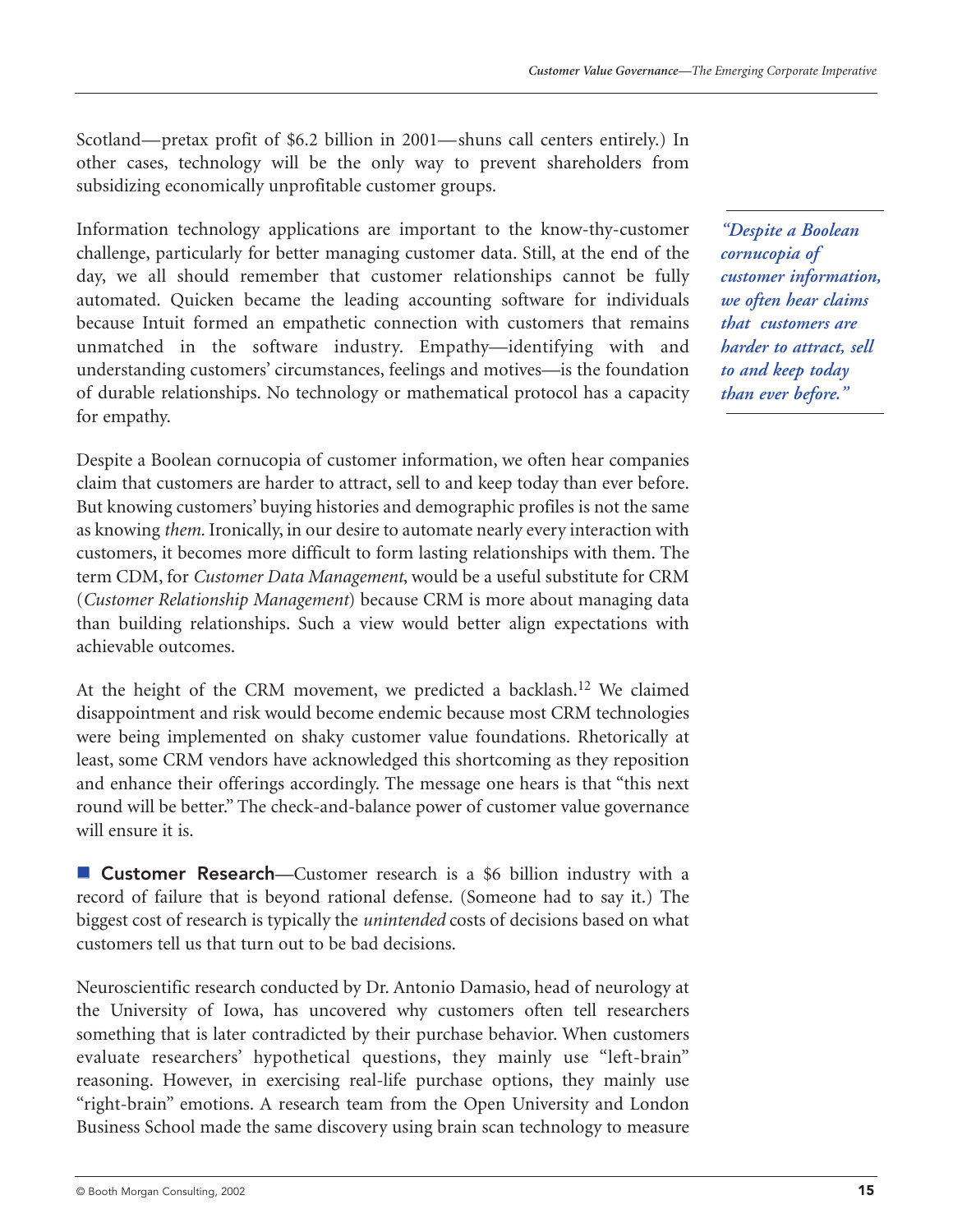customers' brain activity when making choices. They found that if, and only if, a customer truly prefers something, a region of the brain called the right parietal cortex becomes active—the emotional region of the brain involved in making conscious decisions.

The Center for Cognitive Neuroscience at Duke University also discovered that as we age, decision processes are predominantly guided by the right hemisphere of the brain. In other words, as we get older, something has to "feel" right for us to choose it—we increasingly become more subjective, more qualitative, more relationship sensitive customers. This particular insight has enormous implications for many U.S. businesses since sales growth in many categories must come from the new customer majority—the 45 to 65 age group which is projected to grow by 16 million this decade.

Most seasoned marketers already know that a customer's perception of value has emotional underpinnings, yet few organizations strive to understand the emotional dynamics of their relationships with customers. Marketing decisions too often depend on statistical pictures of customer behavior. The thinking is that if the numbers are right, there's no need for the emotional stuff because numbers don't lie. But they often do. Otherwise the failure rate of new product launches would be much lower than the 80% mark it's at today.

Customer survey methods typically assume analytical or "left-brain"reasoning lies behind customers' behavior and decision processes. However, as the evidence above reveals, customers' decision processes are more influenced by "right-brain" emotions. One of our clients used this knowledge to ask more emotionally based customer satisfaction questions. For instance, "How pleased were you with our service during your stay?" was changed to, "Did you have any experiences with us during your stay that are memorable enough to tell your friends about?" The old, analytical question was easier to tabulate, but the new, emotionally based question provided much more insight. Establishing empathetic connections with customers requires knowledge of their *key emotional drivers*. (Anthropologies, a new and highly successful retail store, was built upon a deep understanding of customers' *key emotional drivers*.)

A finely tuned customer listening system is critical for maximizing customer value. The baseline customer value audit includes an assessment of all customer listening posts, customer information systems and research data to determine whether the company is extracting the maximum amount of insight from these sources. The audit often reveals a number of these customer listening channels to be outdated, redundant, of little value in strategic decision-making or incapable of discerning customers' *key emotional drivers*. Just as often, the audit uncovers useful customer data that has been overlooked, ignored, or buried beneath a blanket of complexity.

*"Marketing decisions too often depend on statistical pictures of customer behavior."*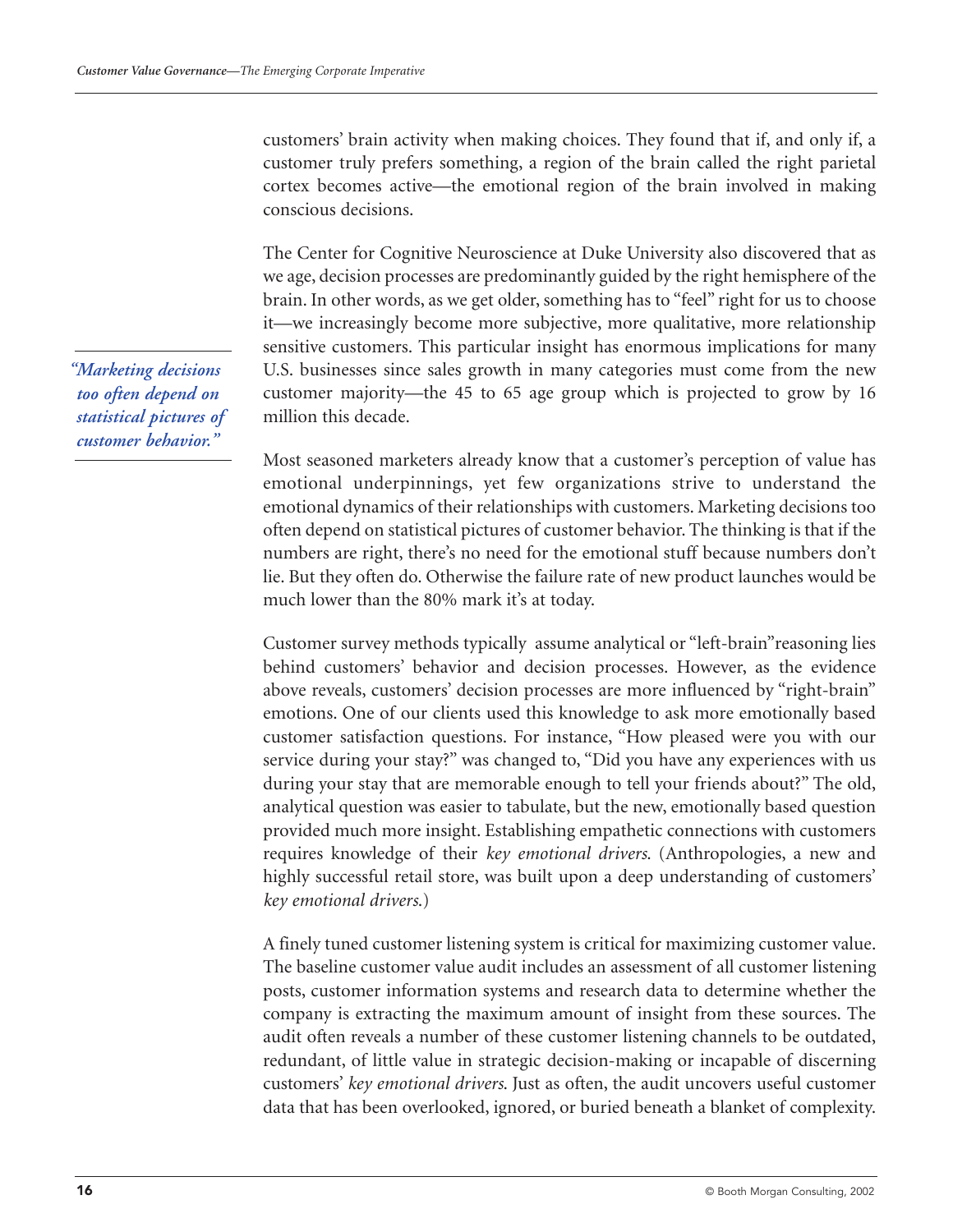# Partial Customer Value Governance

Customers are now calling the shots in most sectors of the economy—they have more choices, more information sources and exhibit more resistance to advertising than ever before in U.S. commercial history. To cope with customers' newfound ascendancy, many companies are initiating some form of "customer focus," "customer-centric," or "customer relationship management" game plan. This response is reminiscent of U.S. manufacturers' reaction to rising consumer demand, kindled by Japan, for higher quality products.

It took U.S. manufacturers some time to master *total* quality management and the incubation period involved a lot of trial and error. In the beginning, fragments of TQM were hastily adopted with predictably meager results. Some companies dismissed TQM as a failure, but others kept at it and eventually discovered the huge difference between *partial* quality management (PQM) and *total* quality management (TQM). This intellectual breakthrough was much more responsible for the amazing recovery staged by American manufacturers than any specific quality tool or technique.

Today, everyone in business acknowledges that paying attention to customers is important. Our purpose in writing this document was to show that *how* we pay attention to customers is crucial. We are sloshing through the beachhead of an incubation period in which *partial* customer value governance is a fitting description for most of the "customer focus" type initiatives now underway. How long we linger in this incubation period entirely depends on how long it takes companies to move beyond *partial* customer value governance. Those who convert soonest will distinguish themselves from the mass of others competing for investor support.

# The Two Pillars of Customer Value Governance

The absence of the fundamental building blocks described below is a tell-tale sign an organization is viewing the world through a *partial* customer value governance lens. As an initial exercise of honest self-evaluation, compare your current "customer focus" initiatives against these two pillars.

> **1. A customer profitability system matches total customer costs, including the cost-of-capital, to revenues at the individual customer level.** An inductive approach to customer profitability analysis is required for an accurate valuation of the customer asset. Rather than deduce customer profitably from aggregated accounting data, customer profitability analysis should begin at the individual customer level, then move up to the business unit and enterprise levels.

*"Partial customer value governance is a fitting description for most of the 'customer focus' initiatives now underway."*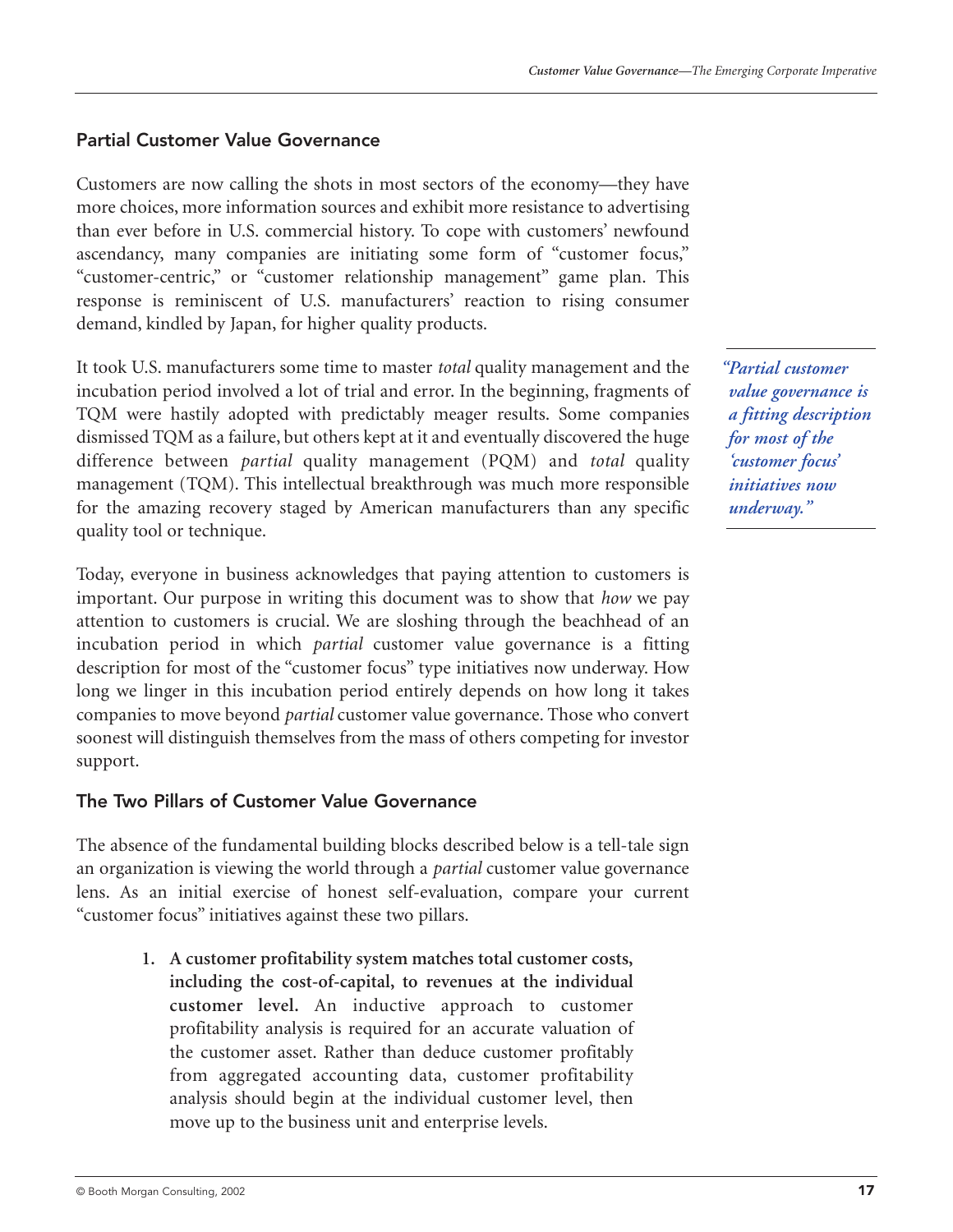The objective is to first segment the customer portfolio by lifetime *economic* value and then by differing customer groups that fall within these value tiers. The contribution each customer value tier makes to market capitalization can then be computed and regularly monitored. Ideally, an executive owner is assigned to each value tier and a portion of executive discretionary compensation is allocated to tier performance.

An accounting-based profit model often overstates the value of the customer portfolio. Only an economic profitability model (profits computed net of activity costs and capital costs) will enable the correlation between customer value and shareholder value to be credibly estimated. To do otherwise is to forfeit the "end game" of lower capital costs—a main objective for any corporate strategy.

**2. Customer Value is recognized and safeguarded as the organization's most valuable asset.** Annual reports often describe the customer as "our company's most important asset," but few companies are equipped to objectively gauge the health of this most important asset. Tangible assets—the sole focus of internal and external audits—receive much more scrutiny. From a governance perspective, customer value is worthy of more disciplined examination given the resources it consumes and the far greater contribution it makes to corporate value than most, if not all, tangible assets.

All public companies are wrestling to comply with the governance mechanics of regulatory driven reform. In the end, jumping through these mandated hoops is unlikely to create additional value for shareholders of any single firm. By comparison, a third-party customer value audit is conducted as a voluntary, opportunity-driven governance initiative with the determined intent to maximize shareholder value. It provides information that enables executives and board members to exercise a proactive, rather than reactive, governance agenda. According to the Institute of Internal Auditors, safeguarding assets (tangible and intangible) is one of the most important fiduciary roles of executives and their boards. Authorizing a third-party audit of the customer asset offers vivid proof that, "the customer is our most important asset," is more than just lip service in your organization.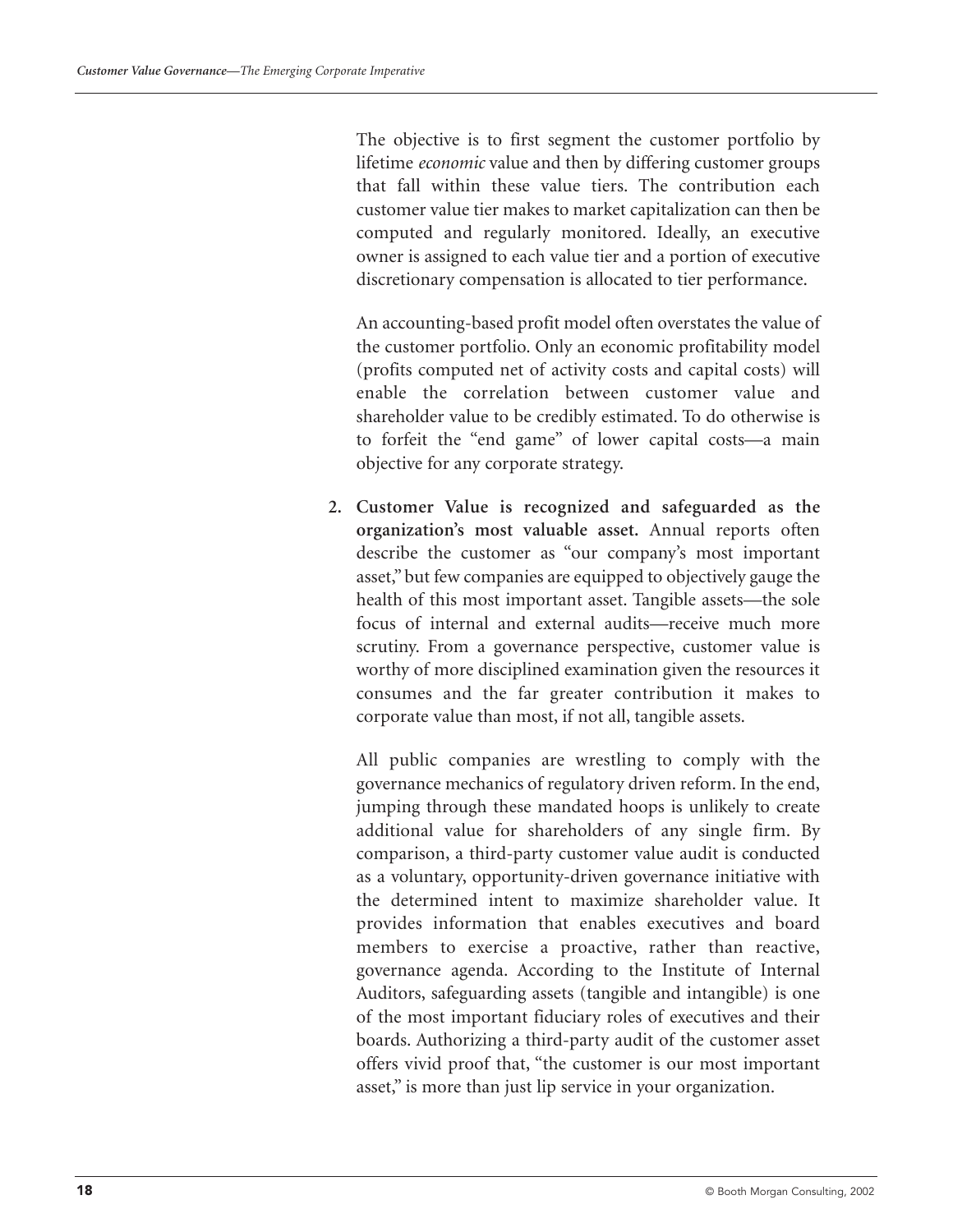# How We Can Help

**CEO/CFO Briefing**—This two-hour session provides executives with a thorough grasp of what's required to successfully execute a customer value governance strategy. We'll also provide you with comments from industry analysts who have evaluated our approach. In fact, we recommend you invite an analyst to attend the briefing to hear their firsthand critique.

**Situation Analysis**—This maiden assessment reveals what, if anything, is required to bring the customer asset into an audit able state. It can usually be completed in less than a week.

# Our Purpose

We will ensure the future stability and strength of our clients by helping them increase investor confidence, lower their capital costs, and reduce share price volatility.